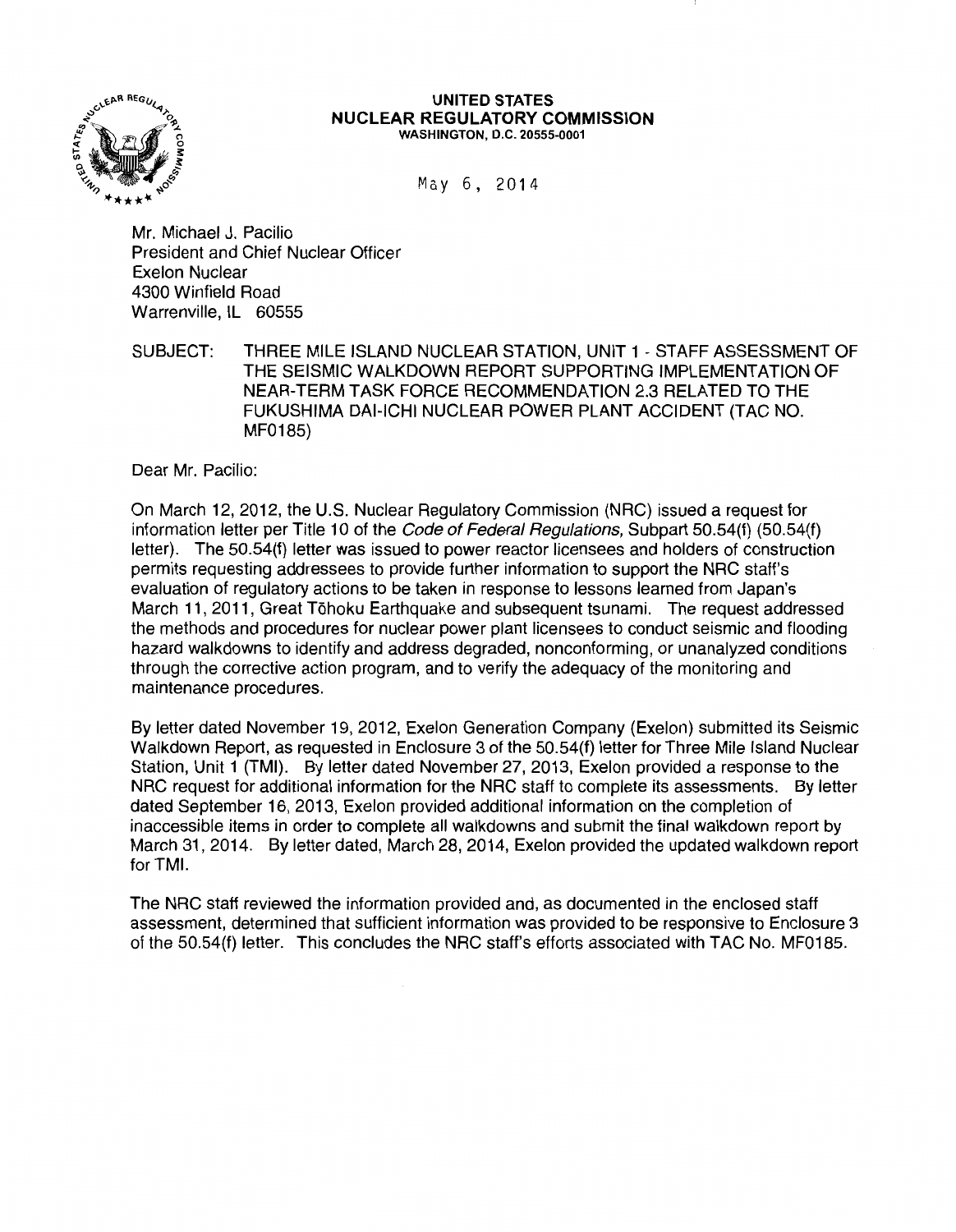If you have any questions, please contact me at 301-415-4090 or by e-mail at Jeffrey.Whited@nrc.gov.

Sincerely,

4 W

Jeffrey A. Whited, Project Manager<br>Plant Licensing Branch I-2 Division of Operating Reactor Licensing Office of Nuclear Reactor Regulation

Docket No. 50-289

Enclosure: Staff Assessment of Seismic Walkdown Report for TMI

cc w/encl: Distribution via Listserv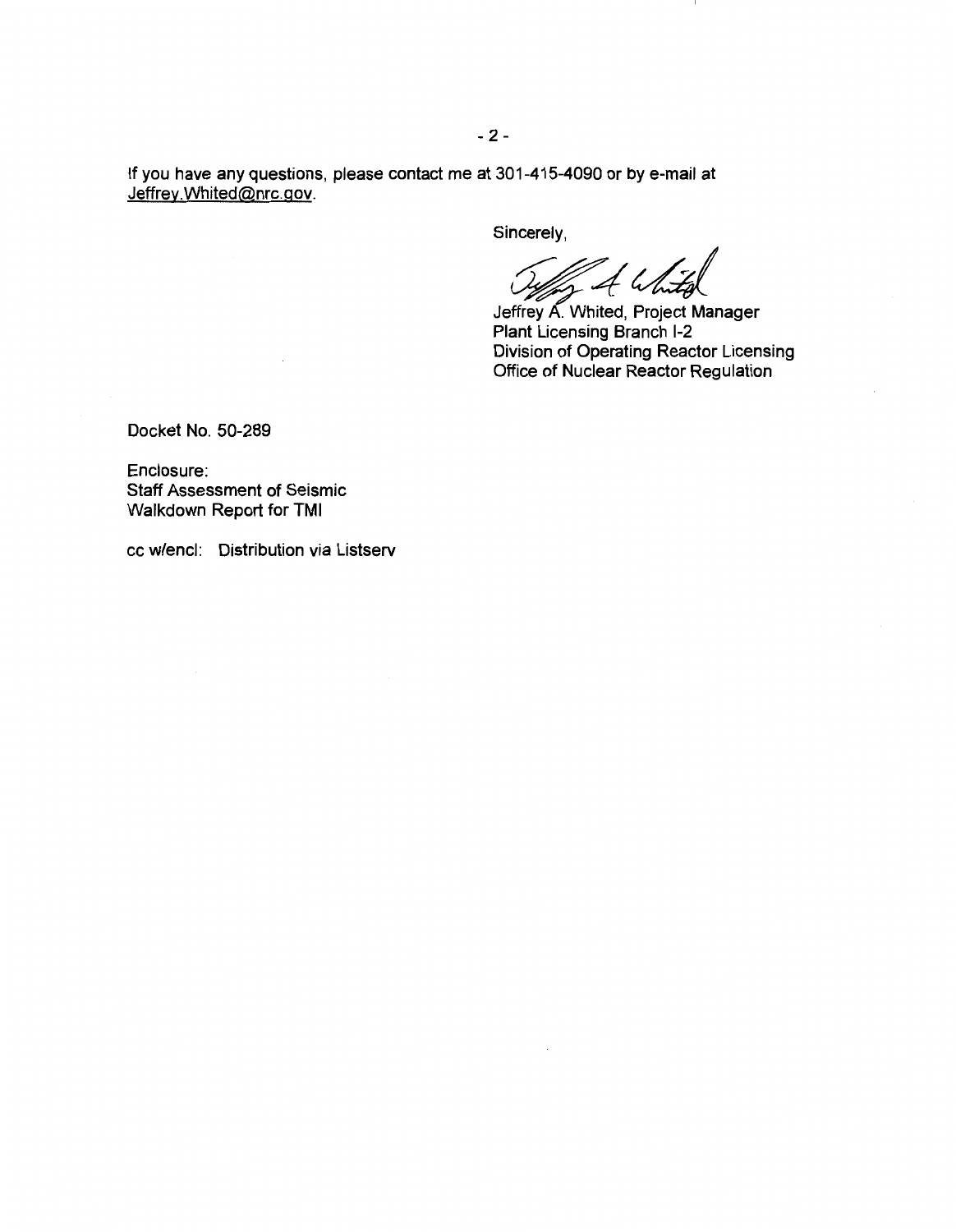### STAFF ASSESSMENT OF SEISMIC WALKDOWN REPORT

# NEAR-TERM TASK FORCE RECOMMENDATION 2.3 RELATED TO

# THE FUKUSHIMA DAI-ICHI NUCLEAR POWER PLANT ACCIDENT

### EXELON GENERATION COMPANY

### THREE MILE ISLAND NUCLEAR STATION. UNIT 1

# DOCKET NO. 50-289

### 1.0 INTRODUCTION

On March 12, 2012,<sup>1</sup> the U.S. Nuclear Regulatory Commission (NRC) issued a request for information per Title 10 of the Code of Federal Regulations, Subpart 50.54(f) (50.54(f) letter) to all power reactor licensees and holders of construction permits in active or deferred status. The request was part of the implementation of lessons learned from the accident at the Fukushima Dai-ichi nuclear power plant. Enclosure 3, "Recommendation 2.3: Seismic, $n^2$  to the 50.54(f) letter requested licensees to conduct seismic walkdowns to identify and address degraded, nonconforming, or unanalyzed conditions using the corrective action program (CAP), verify the adequacy of monitoring and maintenance procedures, and report the results to the NRC.

Enclosure 3 of the 50.54(f) letter requested licensees to provide the following:

- a. Information concerning the plant-specific hazard licensing bases and a description of the protection and mitigation features considered in the licensing basis evaluation.
- b. Information related to the implementation of the walkdown process.
- c. A list of plant-specific vulnerabilities ... identified by the IPEEE [Individual Plant Examination of External Events] and a description of the actions taken to eliminate or reduce them...
- d. Results of the walkdown including key findings and identified degraded, nonconforming, or unanalyzed conditions.
- e. Any planned or newly installed protection and mitigation features.
- f. Results and any subsequent actions taken in response to the peer review.

In accordance with the 50.54(f) letter, Enclosure 3, Required Response Item 2, licensees were required to submit a response within 180 days of the NRC's endorsement of the seismic walkdown process. By letter dated May 29, 2012,<sup>3</sup> the Nuclear Energy Institute (NEI) staff

<sup>1</sup>Agencywide Documents Access and Management System (ADAMS) Accession No. ML 12053A340.

 $^2$  ADAMS Accession No. ML 12056A049.<br> $^3$  ADAMS Package Accession No. ML 121640872.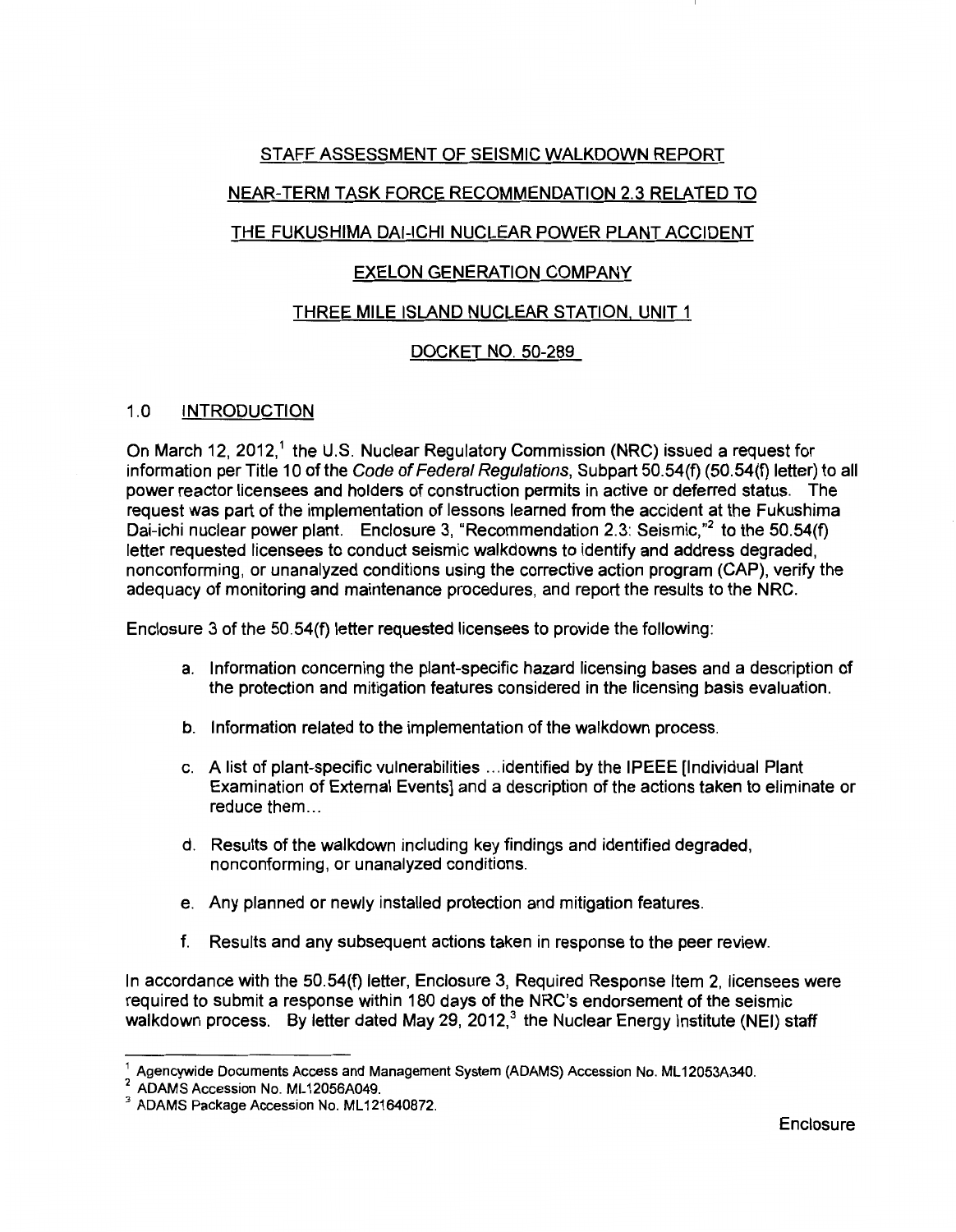submitted Electric Power Research Institute (EPRI) document 1025286, "Seismic Walkdown Guidance for Resolution of Fukushima Near-Term Task Force Recommendation 2.3: Seismic," (walkdown guidance) to the NRC staff to consider for endorsement. By letter dated May 31,  $2012<sup>4</sup>$  the NRC staff endorsed the walkdown guidance.

By letter dated November 19, 2012,<sup>5</sup> Exelon Generation Company (the licensee) provided a response to Enclosure 3 of the 50.54(f) letter Required Response Item 2, for Three Mile Island Nuclear Station, Unit 1 (TMI). By letter dated September 16, 2013.<sup>6</sup> Exelon provided additional information on the completion of inaccessible items and internal cabinet inspections in order to complete all walkdowns and submit the final walkdown report by March 31, 2014. By letter dated March 28, 2014, $<sup>7</sup>$  the licensee provided an updated submittal to the initial seismic walkdown</sup> report for TMI. The purpose of the latter submittal was to update the initial walkdown report with information and results on the delayed walkdowns and walk-bys of inaccessible structures, systems and components (SSCs), which were not completed in the previous submittals.

The NRC staff reviewed the initial walkdown report and determined that additional supplemental information would assist the NRC staff in completing its review. In letter dated November 1,  $2013$ ,  $8$  the NRC staff requested additional information to gain a better understanding of the processes and procedures used by the licensee in conducting the walkdowns and walk-bys. The licensee responded to the NRC staff request by letter dated November 27, 2013.<sup>9</sup>

The NRC staff evaluated the licensee's submittals to determine if the information provided in the walkdown report met the intent of the walkdown guidance and if the licensee responded appropriately to Enclosure 3 of the 50.54(f) letter.

#### 2.0 REGULATORY EVALUATION

The SSCs important to safety in operating nuclear power plants are designed either in accordance with, or meet the intent of Appendix A to 10 CFR Part 50, "General Design Criteria for Nuclear Power Plants," Criterion 2: "Design bases for protection against natural phenomena;" and Appendix A to 10 CFR Part 100, "Reactor Site Criteria." Criterion 2 states that SSCs important to safety at nuclear power plants shall be designed to withstand the effects of natural phenomena such as earthquakes, tornadoes, hurricanes, floods, tsunami, and seiches without loss of capability to perform their safety functions.

For initial licensing, each licensee was required to develop and maintain design bases that, as defined by 10 CFR 50.2, identify the specific functions that an SSC of a facility must perform, and the specific values or ranges of values chosen for controlling parameters as reference bounds for the design.

The design bases for the SSCs reflect appropriate consideration of the most severe natural phenomena that have been historically reported for the site and surrounding area. The design

<sup>&</sup>lt;sup>4</sup> ADAMS Accession No. ML12145A529.<br>5 ADAMS Backage Accession No. ML12

<sup>&</sup>lt;sup>3</sup> ADAMS Package Accession No. ML123620050.<br>
<sup>6</sup> ADAMS Accession No. ML13260A083.<br>
<sup>7</sup> ADAMS Package Accession No. ML14093A527.<br>
<sup>8</sup> ADAMS Accession No. ML13304B418.<br>
<sup>9</sup> ADAMS Accession No. ML13331B501.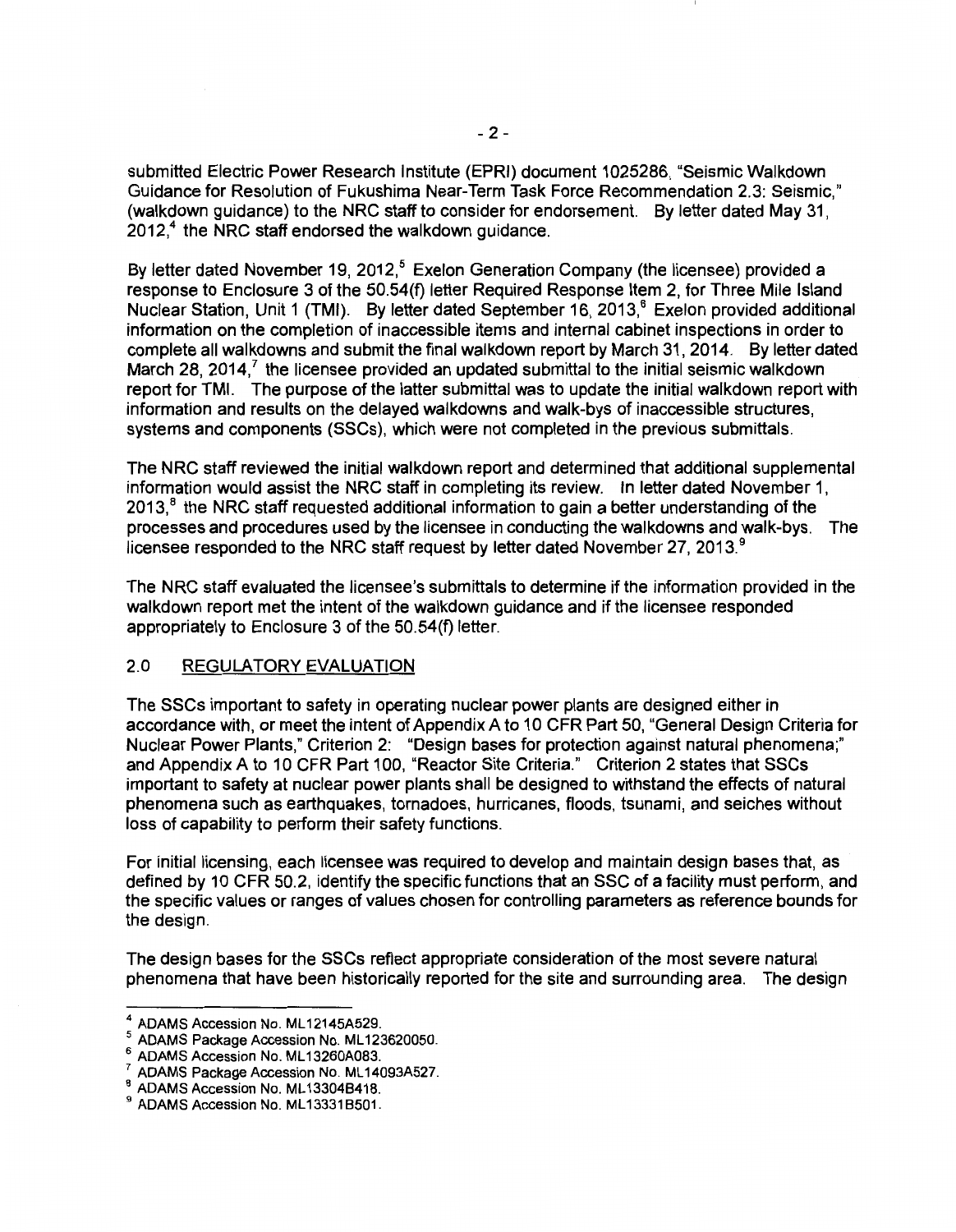bases also reflect sufficient margin to account for the limited accuracy, quantity, and period of time in which the historical data have been accumulated.

The current licensing basis is the set of NRC requirements applicable to a specific plant, including the licensee's docketed commitments for ensuring compliance with, and operation within, applicable NRC requirements and the plant-specific design basis, including all modifications and additions to such commitments over the life of the facility operating license.

### 3.0 TECHNICAL EVALUATION

#### 3.1 Seismic Licensing Basis Information

The licensee provided information on the plant-specific licensing basis for the Seismic Category I SSCs for TMI in Section 2, Seismic Licensing Basis, of the initial walkdown report. Consistent with the walkdown guidance, the NRC staff noted that the report includes a summary of the Safe Shutdown Earthquake (SSE) and a description of the codes, standards, and methods that were used in the design of the Seismic Category I SSCs for meeting the plant-specific seismic licensing basis requirements. The NRC staff reviewed Section 2 of the walkdown report, focusing on the summary of the SSE and the design codes used in the design.

Based on its review, the NRC staff concludes that the licensee has provided information on the plant-specific seismic licensing basis and a description of the protection and mitigation features considered in the licensing bases evaluation consistent with Section 8, Submittal Report, of the walkdown guidance.

#### 3.2 Seismic Walkdown Methodology Implementation

Section 2, Personnel Qualifications; Section 3, Selection of SSCs; Section 4, Seismic Walkdowns and Area Walk-Bys; and Section 5, Seismic Licensing Basis Evaluations, of the walkdown guidance (EPRI Document 1 025286) provides information to licensees regarding the implementation of an appropriate seismic walkdown methodology.

By letter dated July 10, 2012,<sup>10</sup> the licensee confirmed that it would use the walkdown guidance in the performance of the seismic walkdowns at TMI.

The walkdown report dated November 27, 2013, and March 28, 2014, did not identify deviations from the walkdown guidance. The NRC staff reviewed the procedure and methodology and concludes that the walkdown report meets the intent of the walkdown guidance.

The NRC staff reviewed the following sections of the walkdown methodology implementation provided in the walkdown reports:

- Personnel Qualifications
- Development of the Seismic Walkdown Equipment Lists (SWELs)
- Implementation of the Walkdown Process
- Licensing Basis Evaluations and Results

<sup>&</sup>lt;sup>10</sup> ADAMS Accession No. ML12193A081.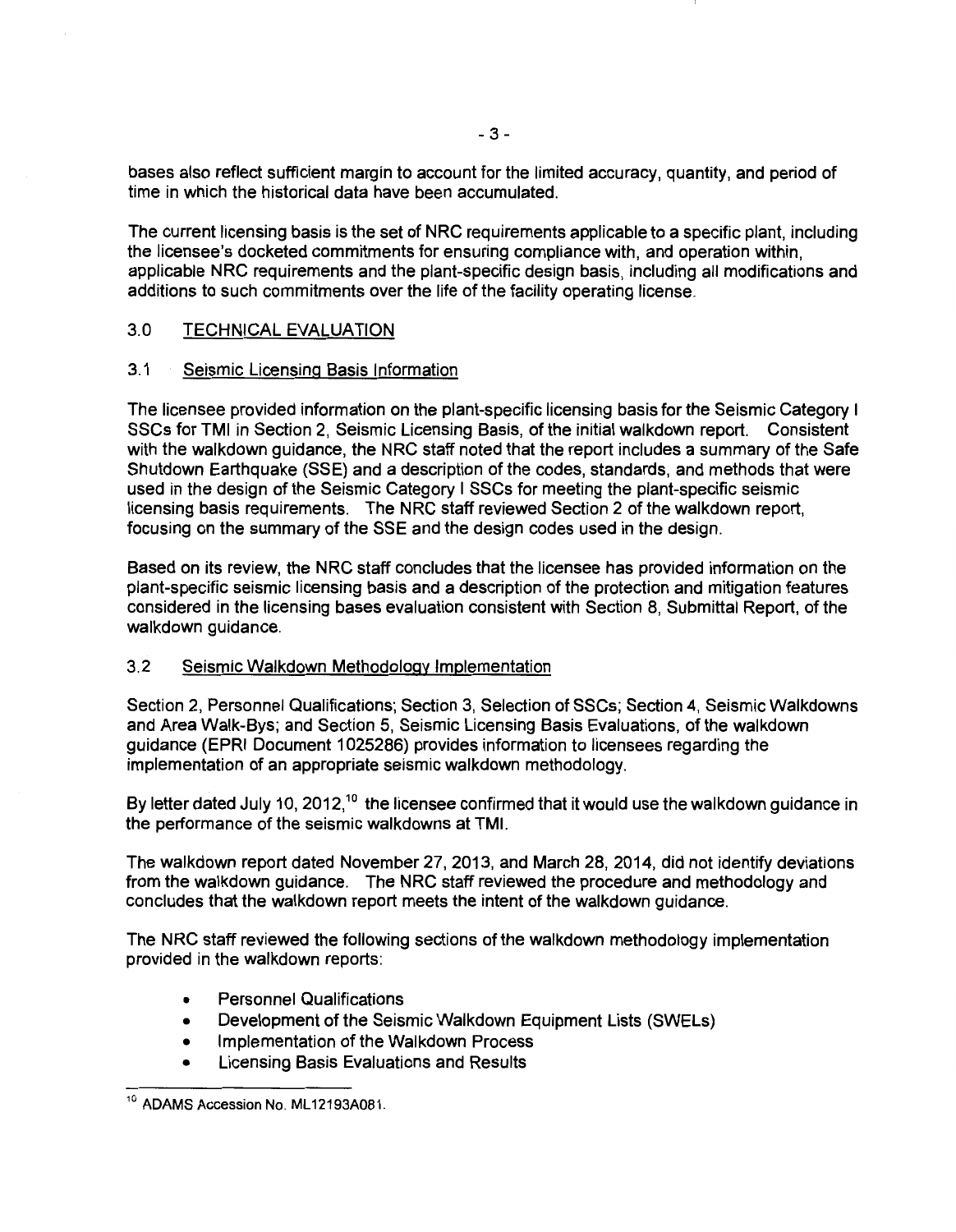### 3.2.1 Personnel Qualifications

Section 2, Personnel Qualifications, of the walkdown guidance provides licensees with qualification information for personnel involved in the conduct of the seismic walkdowns and area walk-bys.

The NRC staff reviewed the information provided in Section 3, Personnel Qualifications, and Appendix A, Project Personnel Resumes and SWE [seismic walkdown engineer] Certificates, of the initial walkdown report, which includes information on the walkdown personnel and their qualifications. Similarly, the NRC staff reviewed Section A3, Personnel Qualifications, and Appendix AA, Project Personnel Resumes and SWE Certificates, of the updated walkdown report, which includes information on personnel involved in the supplemental walkdowns. Specifically, the NRC staff reviewed the summary of the background, experience, and level of involvement for the following personnel involved in the seismic walkdown activities: equipment selection personnel, SWEs, licensing basis reviewers, IPEEE reviewers, peer review team, and operations staff.

The NRC staff noted that the walkdown report did not clearly describe the role of the operations staff beyond the selection of the SWEL items. In its response to RAI 1 (described below), the licensee clarified that operations personnel reviewed the final SWEL and were involved in the walkdowns when potential operability issues were noted by the SWEs.

Based on the review of the licensee's submittals, the NRC staff concludes that those involved in the seismic walkdown activities have the appropriate seismic background, knowledge and experience, as specified in Section 2 of the walkdown guidance.

### 3.2.2 Development of the SWELs

Section 3, Selection of SSCs, of the walkdown guidance provides information to licensees for selecting the SSCs that should be placed on the SWELs, so that they can be walked down by qualified personnel.

The NRC staff reviewed the overall process used by the licensee to develop the TMI base list, SWEL 1 (sample list of designated safety functions equipment), and SWEL 2 (sample list of spent fuel pool related equipment). The licensee provided the base list, SWEL 1 and SWEL 2 in Appendix B, Equipment List, of the walkdown report and discussed these lists in Section 4.2, SWEL Development, of the walkdown report.

The overall equipment selection process followed the screening process shown in Figures 1-1 and 1-2 of the walkdown guidance. Based on Appendix B of the walkdown report, TMI SWEL 1 and 2 meet the inclusion requirements of the walkdown guidance. Specifically, the following attributes were considered in the sample selection:

- A variety of systems, equipment and environments
- IPEEE equipment
- Major new or replacement equipment
- Risk considerations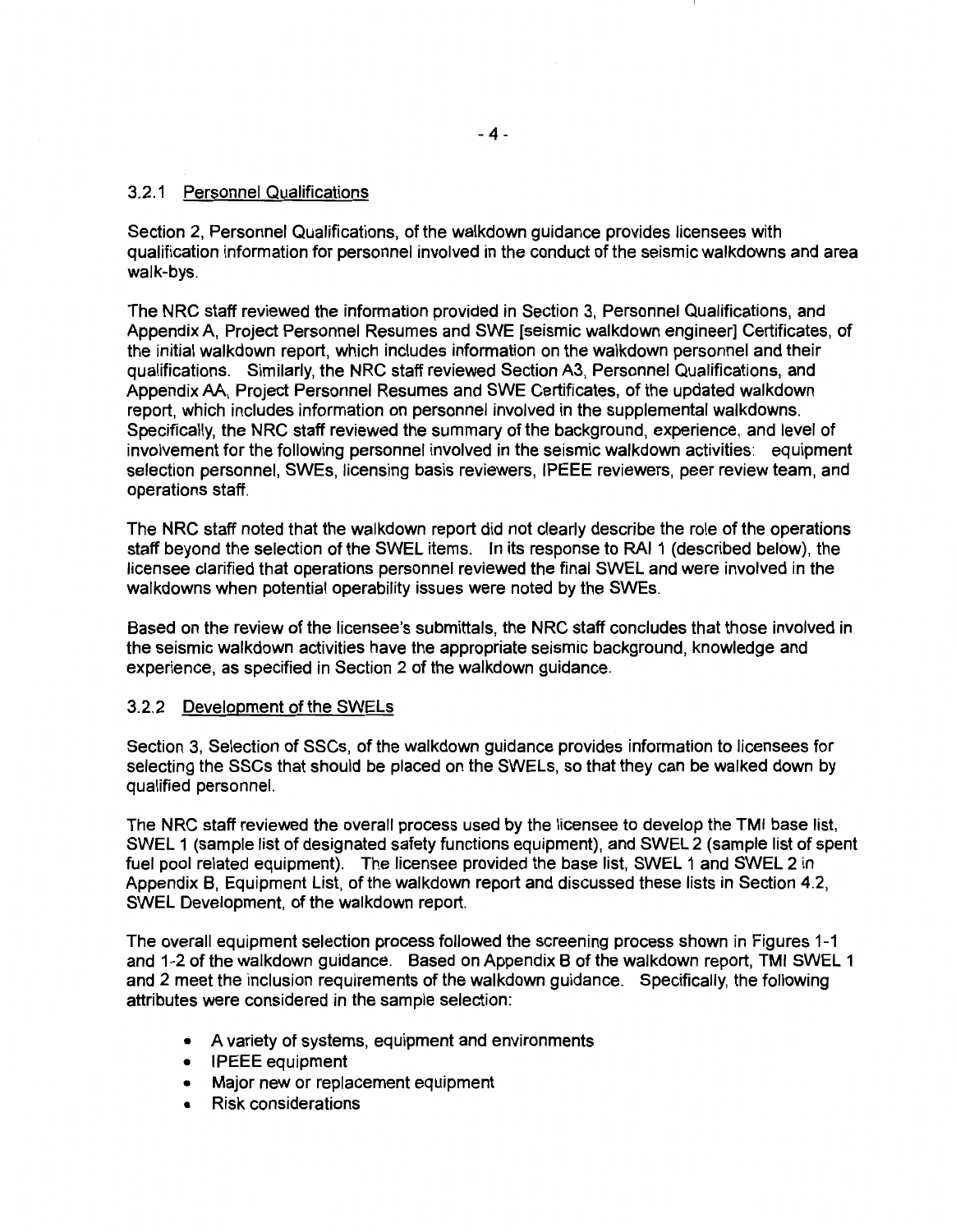Due to individual plant configurations and the walkdown guidance screening process followed to select the final SWEL equipment, it is possible that some classes of equipment will not be represented on the SWEL. The walkdown guidance recognizes this is due to the equipment not being present in the plant (e.g., some plants generate direct current power using inverters and therefore do not have motor generators) or the equipment being screened out during the screening process (the screening process is described in Section 3 of the walkdown guidance). Based on the information provided, the NRC staff noted that a detailed explanation was provided justifying cases where specific classes of equipment were not included as part of the SWEL, and concludes that these exclusions are acceptable.

The NRC staff also noted rapid drain-down items were included as part of the SWEL 2. In Section 4.2.2, SWEL 2 - Spent Fuel Pool Related Items, of the initial walkdown report, the licensee identified three (3) components that could, upon failure; result in rapid drain-down of the spent fuel pool water level to below 3 m (10 ft) above the top of the fuel. The licensee included these components into SWEL 2 in order to ascertain their seismic capacity. No seismic adverse condition was identified as part of the walkdown performed for this item.

During the delayed walkdown activities, the licensee stated that one (1) cabinet out of the 15 scheduled to be internally inspected was excluded due to extensive disassembly required. The NRC staff concluded that the exclusion of this item does not affect the diversity of equipment required in the SWEL.

After reviewing the SWEL, the NRC staff concludes that the sample of SSCs represents diversity of component types and assures inclusion of components from critical systems and functions, thereby meeting the intent of the walkdown guidance. In addition, the NRC staff notes that the equipment selection personnel were appropriately supported by plant operations staff as described in the walkdown guidance.

#### 3.2.3 Implementation of the Walkdown Process

Section 4, Seismic Walkdowns and Area Walk-Bys, of the walkdown guidance provides information to licensees regarding the conduct of the seismic walkdowns and area walk-bys for each site.

The NRC staff reviewed Section AS, Seismic Walkdowns and Area Walk-bys, of the updated walkdown report, which summarizes the results of the seismic walkdowns and area walk-bys, including an overview of the number of items walked down and the number of areas walked-by. The walkdown report states that teams, which consisted of at least two qualified SWEs conducted the seismic walkdowns and area walk-bys. According to the signed seismic walkdown checklists (SWCs) and area walk-by checklists (AWCs), the initial walkdown activities were conducted during the month of August 2012. Similarly, the delayed walkdown activities were conducted during the fourth quarter of 2013

The updated walkdown report also states that the SWEs discussed their observations and judgments with each other during the walkdowns. Additionally, the SWEs agreed on the results of their seismic walkdowns and area walk-bys before reporting the results of their review. Appendices C, Seismic Walkdown Checklists (SWCs), and D, Area Walk-By Checklists (AWCs),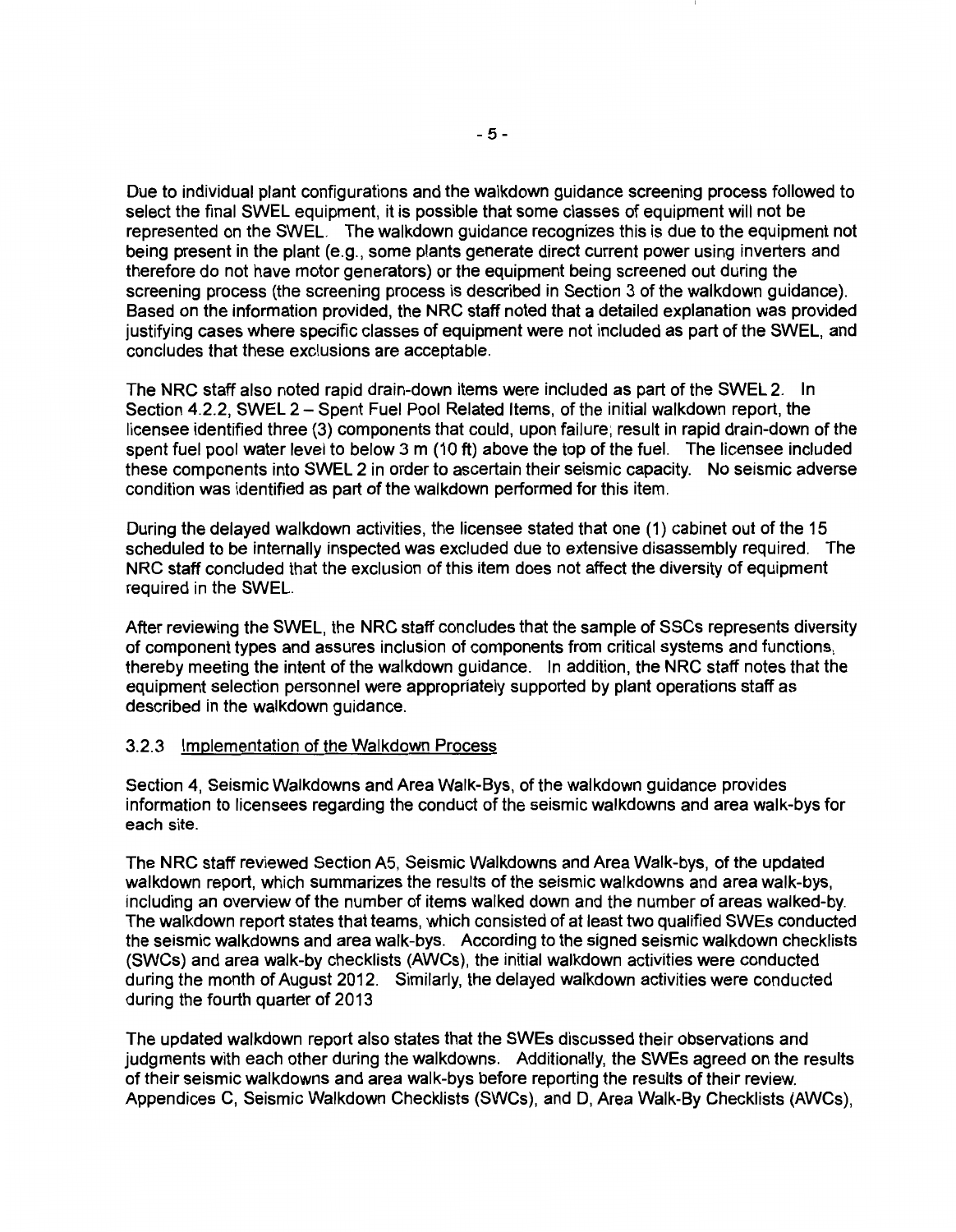of the walkdown report; and AC, Seismic Walkdown Checklists (SWCs), and AD, Area Walk-By Checklists (AWCs), of the updated walkdown report provide the completed SWCs and AWCs, documenting the results for each item of equipment on the SWELs and each area containing SWEL equipment. The licensee used the checklists provided in Appendix C of the walkdown guidance report without modification.

The licensee documented cases of potentially adverse seismic conditions (PASCs) in the checklists for further evaluation. The licensee stated that none of the issues identified during the walkdowns were ultimately judged to be PASCs . Tables A5-2 and A5-3 of the walkdown report list the conditions, including PASCs, identified during both seismic walkdowns and area walk-bys. The tables describe how each condition was addressed (e.g., placement in the CAP), its resolution and current status. Based on the initial review of the checklists, the NRC staff was unable to confirm that all the PASCs identified during the walkdowns were included in this table.

By letter dated November 1, 2013, the NRC staff issued two questions in a request for additional information (RAI) in order to obtain additional clarification regarding the process followed by the licensee when evaluating conditions identified in the field during the walkdowns and walk-bys. Specifically, in RAI 1, the NRC staff requested the licensee to provide further explanation regarding how a field observation was determined to be a PASC, and to ensure that the basis for determination was addressed using normal plant processes and documented in the walkdown report. In response to RAI 1, the licensee confirmed that all conditions identified during the walkdowns and walk-bys were documented as issue reports (IRs) in the TMI CAP. The licensee referred to Tables 5-2 and 5-3 of the walkdown report, which include all the PASCs identified during the walkdowns and area walk-bys for TMI, as well as other potentially adverse conditions. The licensee stated that in addition to addressing the PASCs through the CAP, other non-seismic potentially adverse conditions, such as housekeeping and material conditions items, were identified by SWEs and addressed through the CAP. Furthermore, the licensee confirmed that, based on its review of the TMI walkdown process and the information submitted in the walkdown reports, that no new conditions were identified that would require an additional supplement or additional CAP entries.

After evaluating the licensee's response and reviewing Tables A5-2, and A5-3, the NRC staff concludes that the licensee responded appropriately to RAI 1. In addition, the NRC staff concludes that conditions, including any PASCs, were properly identified and documented, and the summary tables provided are considered complete. In addition to the information provided above, the NRC staff notes that anchorage configurations were verified to be consistent with existing plant documentation for at least 50 percent of the SWEL items, in accordance with Section 4 of the walkdown guidance.

Tables E-1 and E-2 of the initial walkdown report, list equipment and areas that were inaccessible during the 180-day period. Table E-1 lists fifteen (15) SWEL components that were inaccessible at the time of the initial walkdowns. Similarly, Table E-2 lists fifteen (15) deferred inspections of cabinets that were not internally inspected during the initial walkdowns. The licensee stated in Section A5.2 of the updated walkdown report, that all walkdowns of remaining SWEL items and internal inspections of cabinets were completed. The licensee stated that one (1) cabinet out of the 15 was excluded due to extensive disassembly required; therefore, fourteen (14) inspections were completed. The licensee documented the results of these walkdowns, walk-bys and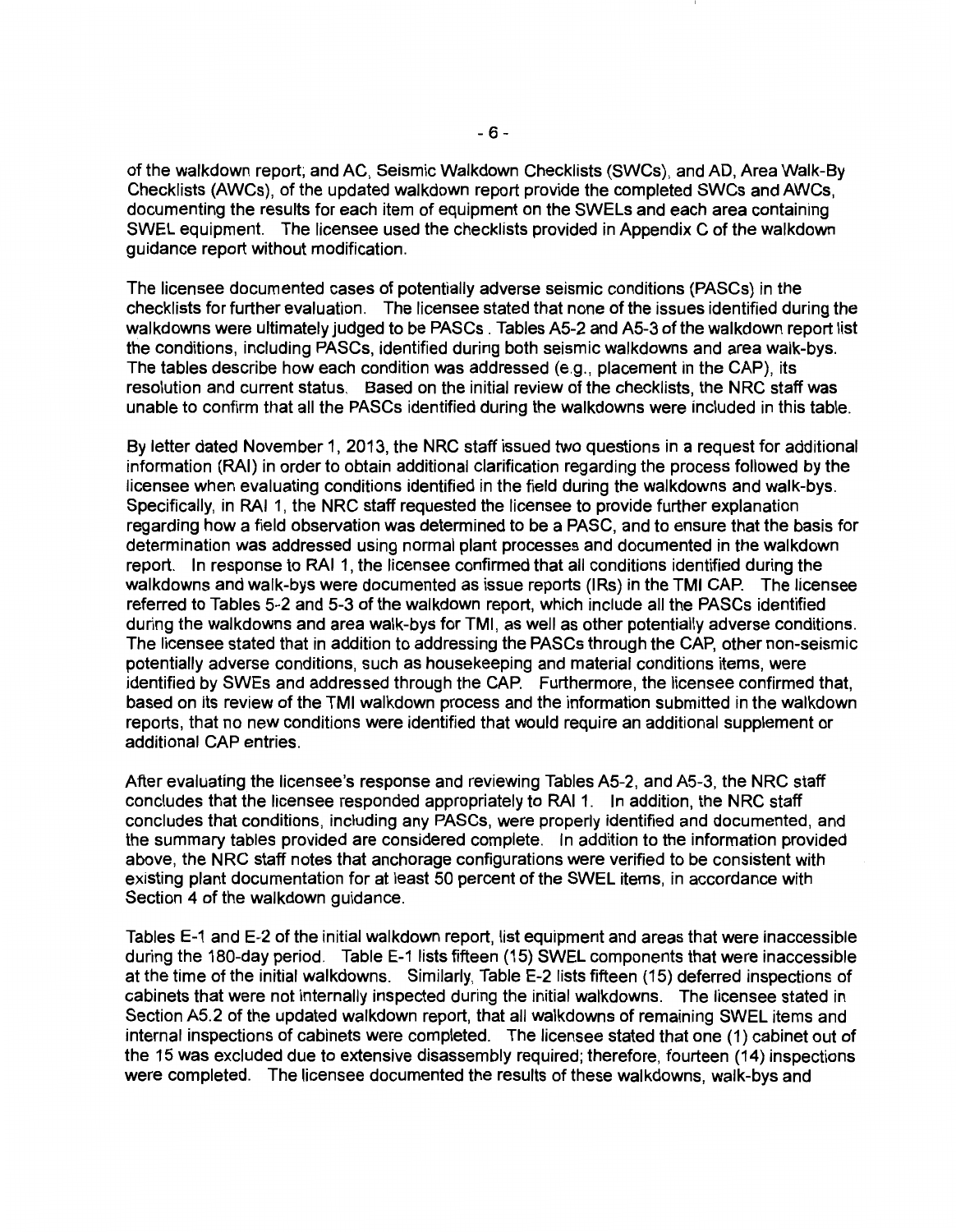inspections in Appendices AC and AD of the updated walkdown report. The licensee stated that no new adverse seismic condition was identified as a result of these new walkdowns.

Based on the information provided in the licensee's submittals, the NRC staff concludes that the licensee's implementation of the walkdown process meets the intent of the walkdown guidance.

#### 3.2.4 Licensing Basis Evaluations and Results

Section 5, Seismic Licensing Basis Evaluations, of the walkdown guidance provides information to licensees regarding the conduct of licensing basis evaluations for items identified during the seismic walkdowns as degraded, nonconforming, or unanalyzed that might have potential seismic significance.

The NRC staff reviewed Section 6, Licensing Basis Evaluations, of the TMI initial and updated walkdown reports, which discuss the process for conducting the seismic licensing basis evaluations of the PASCs identified during the seismic walkdowns and area walk-bys. The licensee stated that it performed licensing basis evaluations and resolved conditions, including PASCs, using the plant's CAP. Tables A5-2 and A5-3 of the updated walkdown report list the key licensee findings, and provide a complete list of the potentially degraded, nonconforming, or unanalyzed conditions. These tables also describe the actions taken or planned to address each condition, including the current status of the items entered into the CAP.

The NRC staff reviewed the CAP entries and the description of the actions taken or planned to address potential deficiencies. The NRC staff concludes that the licensee appropriately identified degraded, nonconforming, or unanalyzed conditions and entered them into the CAP, which meets the intent of the walkdown guidance.

#### 3.2.5 Conclusion

Based on the discussion above, the NRC staff concludes that the licensee's implementation of seismic walkdown methodology meets the intent of the walkdown guidance for personnel qualifications, development of SWELs, implementation of the walkdown process, and seismic licensing basis evaluations.

#### 3.3 Peer Review

Section 6, Peer Review, of the walkdown guidance provides licensees with information regarding the conduct of peer reviews for the activities performed during the seismic walkdowns. Page 6-1 of the walkdown guidance identifies the following activities to be conducted during the peer review process:

- Review the selection of the SSCs included on the SWELs
- Review a sample of the checklists prepared for the seismic walkdowns and area walk-bys
- Review the licensing basis evaluations
- Review the decisions for entering the potentially adverse conditions into the CAP
- Review the walkdown report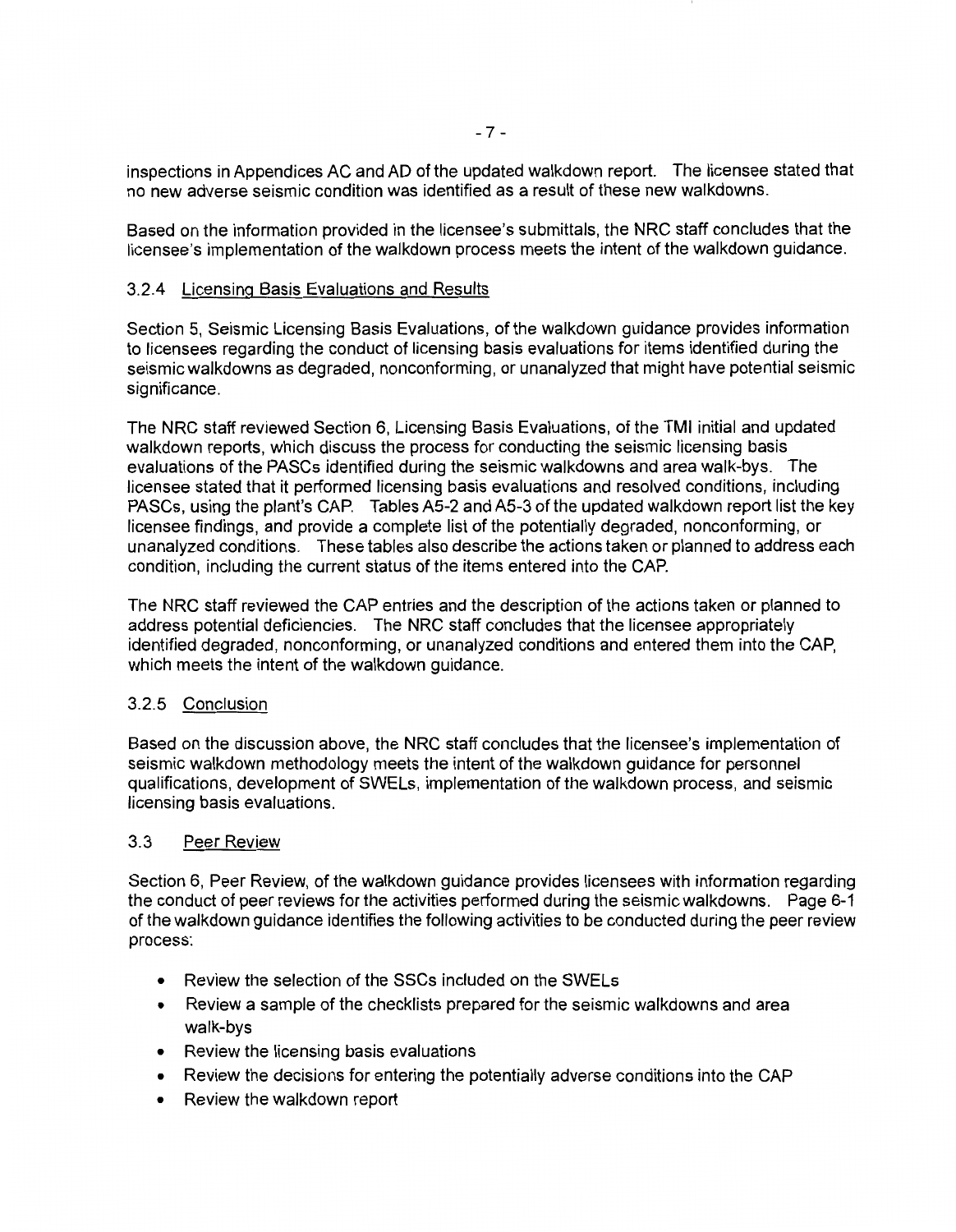• Summarize the results of the peer review process in the walkdown report

The NRC staff reviewed the information provided in Section 8 of the TMI walkdown report, which describes the conduct of the peer review. In addition, the NRC staff reviewed the response to RAI 2. In RAI 2, the NRC staff requested the licensee to provide additional information on the overall peer review process that was followed as part of the walkdown activities. Specifically, the NRC staff requested the licensee to confirm that the activities identified on page 6-1 of the walkdown guidance were assessed and documented in the report. The licensee was also requested to confirm that any individual involved in performing any given walkdown activity was not a peer reviewer for that same activity. In response to RAI 2, the licensee confirmed that all the activities identified on page 6-1 of the walkdown guidance were included as part of the peer review process. The licensee referred to the summary of the peer review activities provided in Section 8, Peer Review, and the full peer review report in Appendix F, Peer Review Report, of the walkdown report. In addition, the licensee stated that there were "no cases where any peer reviewer reviewed their own work for the EGC [Exelon Generation Company] fleet", in this case TMI." In Section A8, Peer Review, of the updated walkdown report, the licensee reaffirmed that peer reviews for the delayed walkdowns were performed independently and referred to the full peer report of delayed walkdowns in Appendix AF, Peer Review Report.

The NRC staff reviewed the licensee's summary of each of these activities, which included a discussion of the peer review team members' qualifications and level of involvement, the peer review findings, and resolution of peer review comments. After reviewing the licensee's submittals, the NRC staff concludes that the licensee sufficiently documented the results of the peer review activities and how these reviews affected the work described in the walkdown report.

Based on the discussion above, the NRC staff concludes that the licensee's results of the peer review and subsequent actions taken in response to the peer review meets the intent of Section 6 of the walkdown guidance.

### 3.4 IPEEE Information

Section 7, IPEEE Vulnerabilities, of the walkdown guidance provides information to licensees regarding the reporting of the evaluations conducted and actions taken in response to seismic vulnerabilities identified during the IPEEE program. Through the IPEEE program and Generic Letter 88-20, "Individual Plant Examination for Severe Accident Vulnerabilities- 10 CFR 50.54(f)," dated November 23, 1988, 11 licensees previously had performed a systematic examination to identify any plant-specific vulnerabilities to severe accidents.

The licensee provided background information regarding their IPEEE program and referenced several submittals to the NRC. The licensee stated that there were no vulnerabilities, anomalies, or outliers noted during the IPEEE program. However, the licensee listed plant improvements in Table G-1 of Appendix G, IPEEE Vulnerabilities, identified in a previous IPEEE report. The licensee stated that no open items exist as a result of the seismic portion of the IPEEE program.

<sup>&</sup>lt;sup>11</sup> ADAMS Accession No. ML031150465.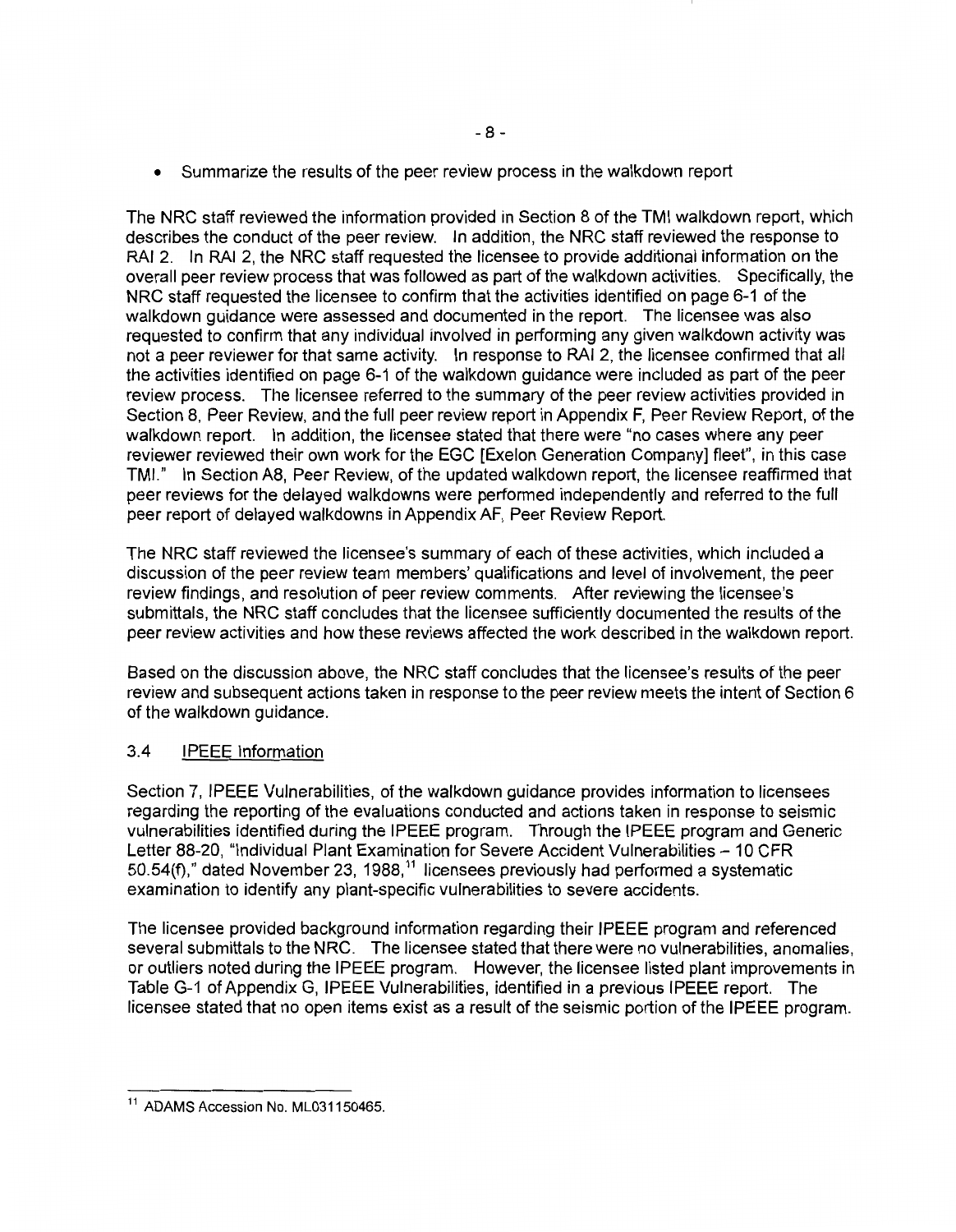Based on its review of Section 7, IPEEE Vulnerabilities Resolution Report, of the walkdown report, the NRC staff concludes that the licensee's summary of the IPEEE is consistent with and meets the intent of Section 7 of the walkdown guidance.

#### 3.5 Planned Upgrades

The licensee did not identify any planned or newly installed protection and mitigation features in the walkdown report.

### 3.6 NRC Oversight

### 3.6.1 Independent Verification by Resident Inspectors

On July 6, 2012,<sup>12</sup> the NRC issued Temporary Instruction (TI) 2515/188, "Inspection of Near-Term Task Force Recommendation 2.3 Seismic Walkdowns." In accordance with the Tl, NRC inspectors independently verified that the TMI licensee implemented the seismic walkdowns in accordance with the walkdown guidance. Additionally, the inspectors independently performed walkdowns of a sample of seismic protection features. The inspection report dated February 11, 2013,  $13$  documents the results of this inspection. No findings were identified.

### 4.0 CONCLUSION

The NRC staff concludes that the licensee's implementation of seismic walkdown methodology meets the intent of the walkdown guidance. The NRC staff concludes that, through the implementation of the walkdown guidance activities and, in accordance with plant processes and procedures, the licensee verified the plant configuration with the current seismic licensing basis; addressed degraded, nonconforming, or unanalyzed seismic conditions; and verified the adequacy of monitoring and maintenance programs for protective features. Furthermore, the NRC staff notes that no immediate safety concerns were identified. The NRC staff concludes that the licensee responded appropriately to Enclosure 3 of the 50.54(f) letter, dated March 12, 2012.

 $^{12}$  ADAMS Accession No. ML 12156A052.<br> $^{13}$  ADAMS Accession No. ML 13042A277.